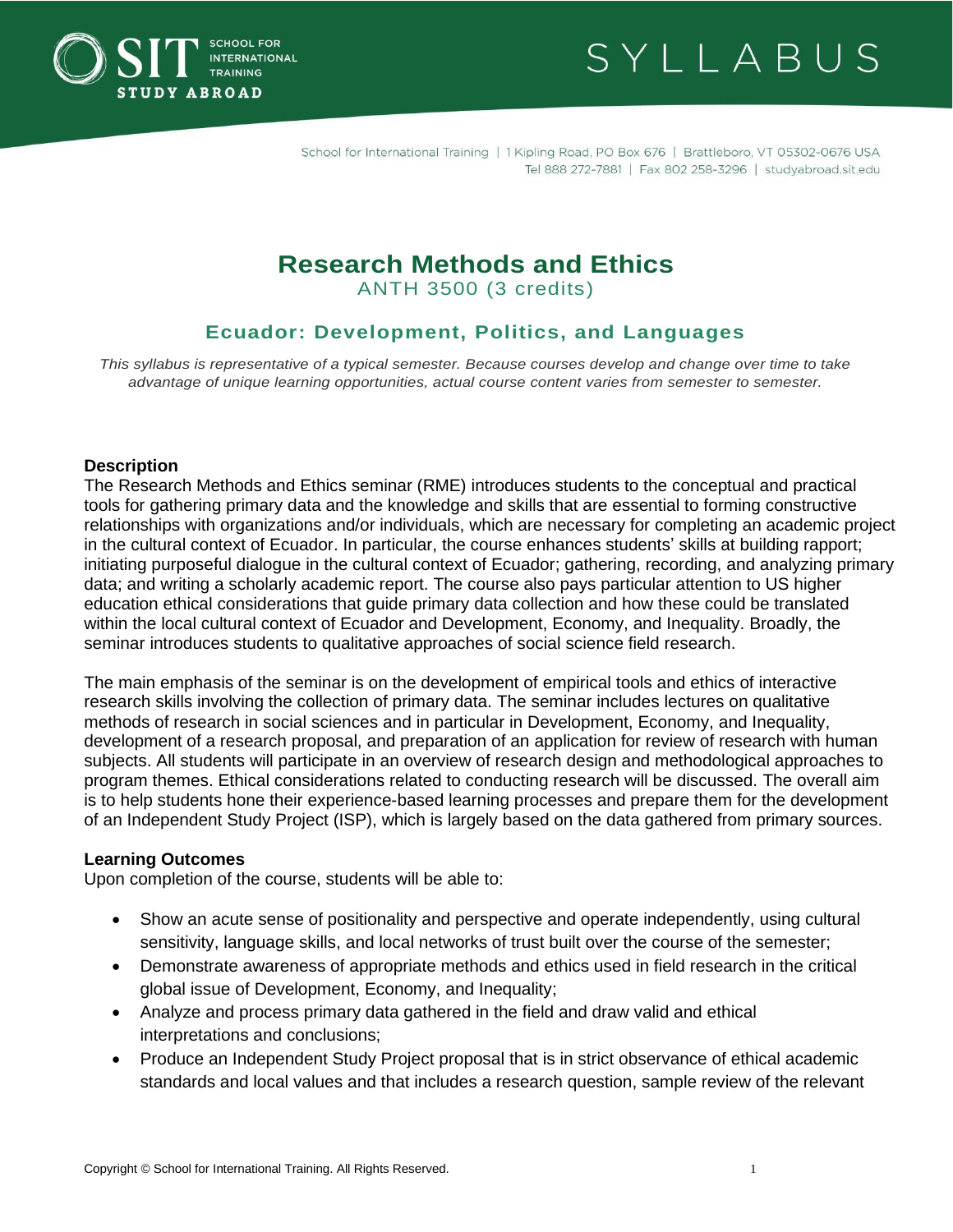literature, outline of the research methods, and anticipated ethical challenges and ways of addressing them.

## **Language of Instruction**

This course is taught in Spanish and students will be exposed to vocabulary related to course content through in-country expert lectures and field visits to a wide range of venues and regional locales.

## **Instructional Methods**

SIT's teaching and learning philosophy is grounded in the experiential learning theory developed by Kolb (1984; 2015) and informed by various scholars, such as Dewey, Piaget, Lewin, among others. Experiential learning theory recognizes that learning is an active process that is not confined to the formal curriculum; "knowledge is created through the transformation of experience" (Kolb, 2015, p. 49). Learning involves both content and process. Learning is holistic and happens through various life experiences upon which students draw to generate new ways of knowing and being. Learning involves a community and is a lifelong endeavor. Learning is transformational. The suggested four step-cycle of a *concrete experience*, *reflective observation*, *abstract conceptualization*, and *active experimentation* embedded in the experiential learning model is not linear and might not always happen in that specific order, as any learning is highly context dependent. These stages of taking part in a shared experience; reflecting on that experience by describing and interpreting it; challenging their own assumptions and beliefs to generate new knowledge; and ultimately applying new knowledge, awareness, skills, and attitudes in a variety of situations and contexts are important for students to engage in to become empowered lifelong learners.

## **Course Schedule**

*\*Please be aware that topics and excursions may vary to take advantage of any emerging events, to accommodate changes in our lecturers' availability, and to respect any changes that would affect student safety. Students will be notified if this occurs.*

#### **Module 1: Experiential Learning and Positionality in Field-Based Research**

This introductory module is designed to introduce students to field-based research in a study abroad context. Students learn how to relate to local communities and individuals. Most particularly, this module allows students to discover the power of experiential learning and use it as a tool to connect to local communities and individuals and develop into reflexive researchers who are attentive to their own positionality in relation to the local communities in which they engage for their research.

#### **Sessions**

Cultural Adjustment Cycle Homestay as a Cultural Experience and Site of Learning Doing Field-Based Research in a Study Abroad Context Experiential Learning Philosophy and the Politics of Culture in Ecuador Positionality and Outsider/Insider Research Skills for Networking, Time Management, and Productivity

## **Module 2: Research Methods and Ethics in Development, Economy, and Inequality**

This module focuses on the tools and methods required for conducting qualitative field research in observance of the ethics and value systems of the local community.

#### Sessions

Research Methods and Ethics in Development, Economy, and Inequality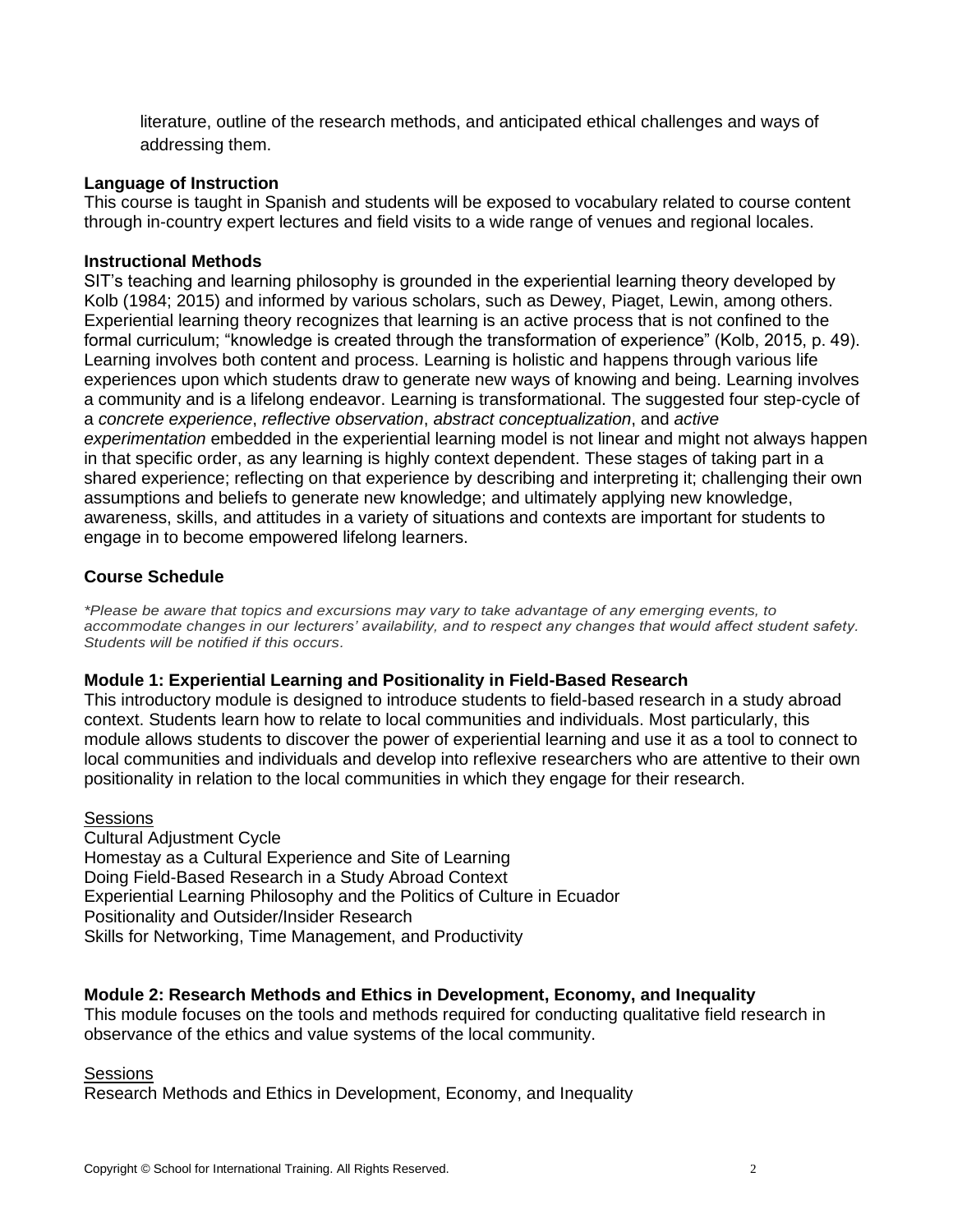Selecting Topics, Formulating Research Questions, and Literature Review Data Collection: Participant Observation and Interviewing Mixed Methods Research Data Analysis, Evaluation, and Interpretation *Required Readings:*

- Denzin, N., Lincoln, Y. & Tuhiwai, L. Eds. (2008). *Handbook of Critical and Indigenous Methodologies.* Thousand Oaks, CA: Sage Publications.
- Tuhiwai, L. (2005). "Decolonizing Methodologies". *Research and Indigenous Peoples, 1-77.*  London: Zed Books Limited

## **Module 3: Introduction to the ISP**

This module will describe the ISP processes and help students brainstorm ideas and set goals for their ISP. The module will include a review and critique of past ISP papers. The module will also walk the students through the Local Review Board (LRB) and Institutional Review Board (IRB) process and the application for Human Subjects Review (HSR application).

**Sessions** 

Critical Review of past ISPs Introduction to the LRB/IRB Process and HSR Application Identifying an ISP Advisor One-on-one Meetings with the Academic Director to Discuss Preliminary ISP

## **Module 4: Project Proposal Development**

Based on learning and engagement in the preceding course modules, this module focuses on ISP proposal development and guiding students through the development of the Human Subjects Review (HSR) application for review by the Local Review Board (LRB). This critical phase in the course involves both large student group meetings and individual student meetings with the academic director and the ISP advisor.

**Sessions** Writing an ISP Proposal One-on-one Meetings with Academic Director and/or ISP Advisor Peer review of ISP Proposal Drafts Writing the HSR Application ISP Proposal Presentation to Peers and Roundtable Discussion

## **Module 5: ISP in the Context of Ecuador**

This module prepares the student for the ISP experience. It examines work-based norms and practices related to conducting research in Ecuador. The module highlights the importance of applied methodology in the ISP experience and the expectations and responsibilities of the student.

## Session 1: Preparing for the ISP

This introductory session prepares the student for the ISP. The session covers a range of areas that include how to approach and develop rapport with research participants, how to work collaboratively with the ISP advisor, and logistics of the ISP period, including travel, materials, and timelines. Students will also review the ISP assessment rubric.

Session 2: Work-based Norms and Practices in Ecuador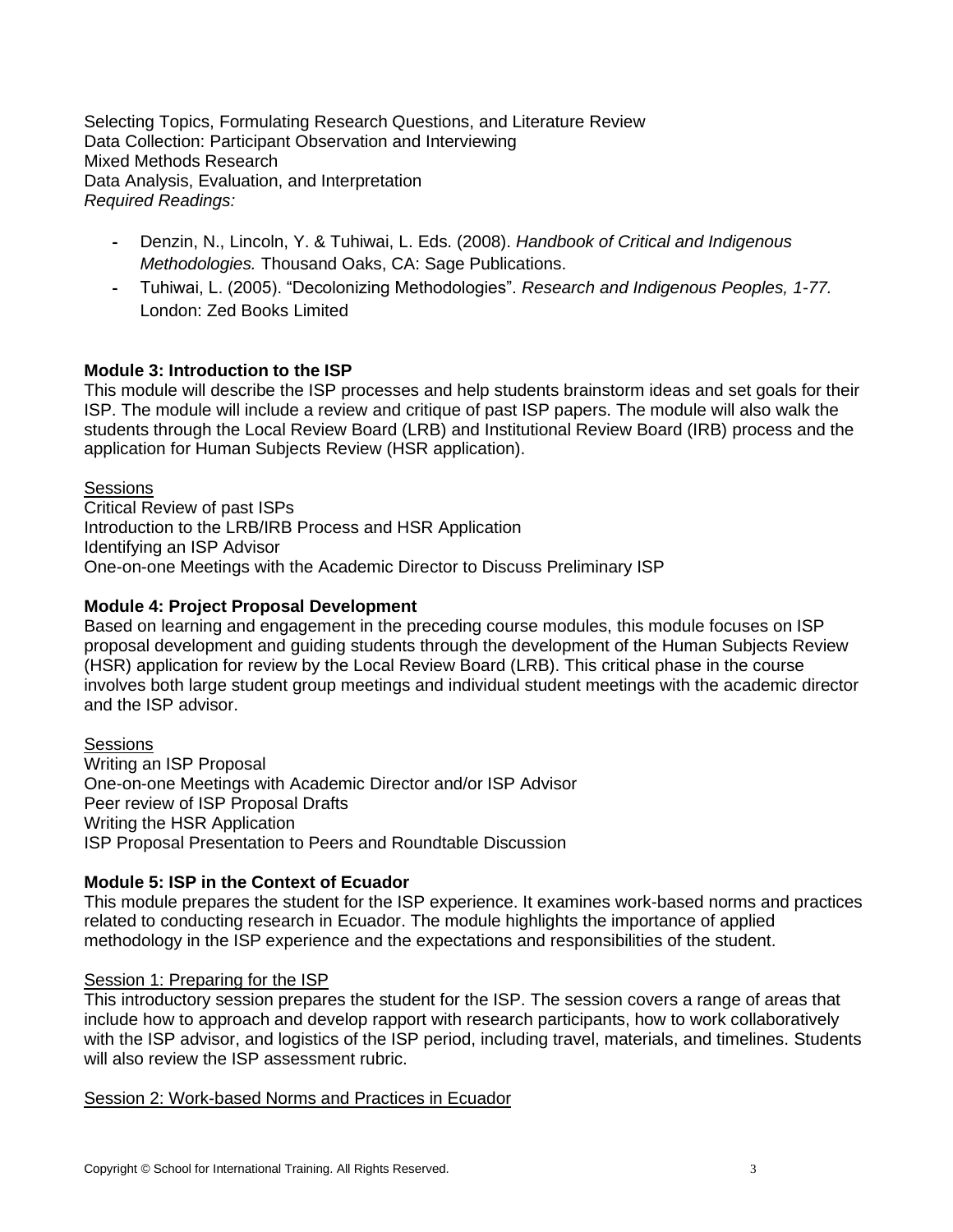This session explores work-based norms and practices related to research in Ecuador, exploring such issues as how best to describe the ISP to potential research participants and others, gender norms, issues of language, and expectations for behavior while conducting research.

#### Session 3: ISP Applied Methodology

This session covers strategies of time management, networking strategies, and problem-solving research challenges.

#### *Required Reading:*

- Guerrero Arias, P. (2002). *Guía etnográfica: Sistematización de datos sobre la diversidad y la diferencia de las culturas.* Quito: Ediciones Abya-Yala.

## **Evaluation and Grading Criteria**

Description of Assignments:

#### Assignment I: Practice Interview

Students are asked to conduct a practice interview with one of the members of their host family. They are asked to write a small reflection (2-3 pages) about their role and attitude towards their research subjects and the skills they brought to the interview to establish an ethical and safe environment for the interviewee. Students are also encouraged to explore how their own positionality along the lines of gender, sexuality, ethnicity, and class affected the set-up and wording of their questionnaire and consequently the outcome of the interview.

## **Assignment II Cultural Patterns Journal**

Students are asked to engage in qualitative methodology (focused observation, intercultural dialogue and interviews, participant observation) as they attempt to identify the values, principles, and beliefs that sustain cultural patterns. They are expected to analyze the variables of such patterns according to ethnicity, class, gender, and age. The skills developed in this assignment aim to prepare students to carry out their Independent Study Project with high ethical considerations.

#### Field Work Journal

Students are expected to keep a work journal where they will document thoroughly all the activities and assignments carried out during the course. This will also continue during the Independent Study Project period. The work journal is submitted for review and evaluation during the course of the semester.

#### Research Proposal

All students must develop a research proposal. The research proposal should address a theme related to the program, include research question and objectives, theoretical framework, methodology, and comply with the ethical standards learned throughout the course.

#### **Participation**

All students are expected to prepare for classes, attend and participate in all lectures, class discussions, field activities, and carry out all assignments and other activities prepared in the context of the Research Methods and Ethics course.